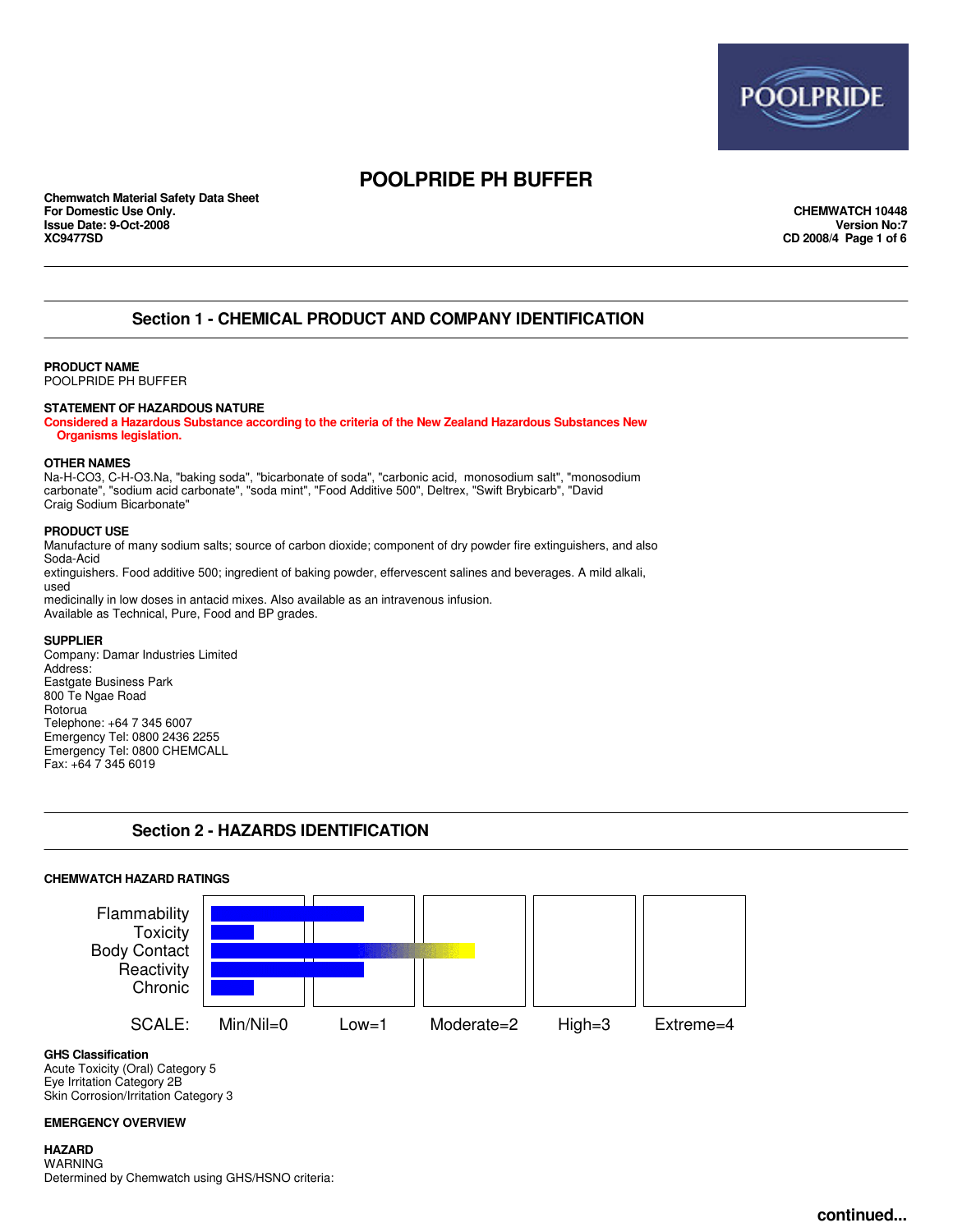**Chemwatch Material Safety Data Sheet For Domestic Use Only. CHEMWATCH 10448 Issue Date: 9-Oct-2008**<br>**XC9477SD** 

6.1E 6.3B 6.4A May be harmful if swallowed Causes mild skin irritation Causes eye irritation

#### **PRECAUTIONARY STATEMENTS**

#### **Prevention**

Wash thoroughly after handling.

#### **Response**

IF IN EYES: Rinse cautiously with water for several minutes. Remove contact lenses, if present and easy to do. **Continue** rinsing.

Call a POISON CENTER or doctor/physician if you feel unwell. If skin irritation occurs: Get medical advice/ attention. If eye irritation persists: Get medical advice/attention.

## **Section 3 - COMPOSITION / INFORMATION ON INGREDIENTS**

| <b>NAME</b><br>sodium bicarbonate | CAS RN<br>144-55-8 | %   |
|-----------------------------------|--------------------|-----|
|                                   |                    | >99 |

### **Section 4 - FIRST AID MEASURES**

NEW ZEALAND POISONS INFORMATION CENTRE 0800 POISON (0800 764 766) NZ EMERGENCY SERVICES: 111

#### **SWALLOWED**

• Immediately give a glass of water.

• First aid is not generally required. If in doubt, contact a Poisons Information Centre or a doctor.

#### **EYE**

- » If this product comes in contact with the eyes:
- Wash out immediately with fresh running water.
- Ensure complete irrigation of the eye by keeping eyelids apart and away from eye and moving the eyelids by

occasionally lifting

the upper and lower lids.

#### **SKIN**

» If skin contact occurs:

- Immediately remove all contaminated clothing, including footwear.
- Flush skin and hair with running water (and soap if available).

#### **INHALED**

- If fumes or combustion products are inhaled remove from contaminated area.
- Other measures are usually unnecessary.

#### **NOTES TO PHYSICIAN**

» Treat symptomatically.

### **Section 5 - FIRE FIGHTING MEASURES**

#### **EXTINGUISHING MEDIA**

- There is no restriction on the type of extinguisher which may be used.
- Use extinguishing media suitable for surrounding area.

### **FIRE FIGHTING**

• Alert Fire Brigade and tell them location and nature of hazard.

• Wear breathing apparatus plus protective gloves for fire only.

### **FIRE/EXPLOSION HAZARD**

• Solid which exhibits difficult combustion or is difficult to ignite.

• Avoid generating dust, particularly clouds of dust in a confined or unventilated space as dusts may form an explosive mixture

with air, and any source of ignition, i.e. flame or spark, will cause fire or explosion. Dust clouds generated by the fine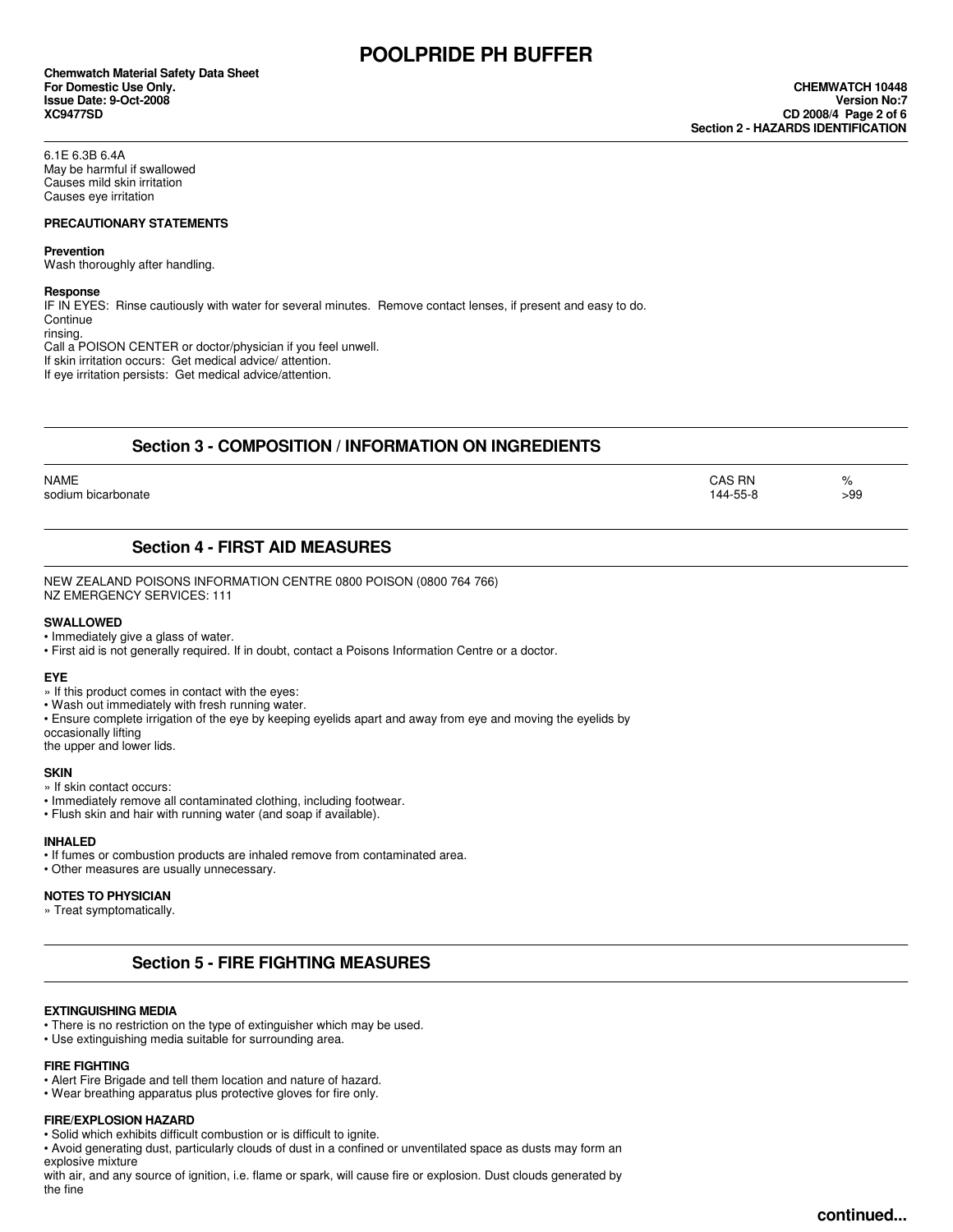**Chemwatch Material Safety Data Sheet For Domestic Use Only. CHEMWATCH 10448 Issue Date: 9-Oct-2008**<br>**XC9477SD** 

grinding of the solid are a particular hazard; accumulations of fine dust may burn rapidly and fiercely if ignited. Combustion products include: carbon monoxide (CO), carbon dioxide (CO2), other pyrolysis products typical of burning organic

material.

May emit corrosive fumes.

Decomposes on heating to produce water vapour and sodium carbonate.

#### **FIRE INCOMPATIBILITY**

• Avoid contamination with oxidising agents i.e. nitrates, oxidising acids, chlorine bleaches, pool chlorine etc. as ignition may result.

### **Section 6 - ACCIDENTAL RELEASE MEASURES**

#### **EMERGENCY PROCEDURES**

#### **MINOR SPILLS**

• Clean up all spills immediately.

• Avoid breathing dust and contact with skin and eyes.

#### **MAJOR SPILLS**

» Moderate hazard.

• CAUTION: Advise personnel in area.

• Alert Emergency Services and tell them location and nature of hazard.

**Personal Protective Equipment advice is contained in Section 8 of the MSDS.**

### **Section 7 - HANDLING AND STORAGE**

#### **PROCEDURE FOR HANDLING**

• Avoid all personal contact, including inhalation.

• Wear protective clothing when risk of exposure occurs.

Empty containers may contain residual dust which has the potential to accumulate following settling. Such dusts may explode in

the presence of an appropriate ignition source.

#### **SUITABLE CONTAINER**

- Lined metal can, lined metal pail/ can.
- Plastic pail.
- Glass container is suitable for laboratory quantities.

#### **STORAGE INCOMPATIBILITY**

• Avoid strong acids.

• Avoid reaction with oxidising agents.

Segregate from monoammonium phosphate, acids and strong oxidisers. Reacts rapidly with acidic materials, generates carbon dioxide gas, which may pressurise, even violently rupture containers.

#### **STORAGE REQUIREMENTS**

- Store in original containers.
- Keep containers securely sealed.

### **Section 8 - EXPOSURE CONTROLS / PERSONAL PROTECTION**

#### **EXPOSURE CONTROLS**

The following materials had no OELs on our records • sodium bicarbonate: CAS:144- 55- 8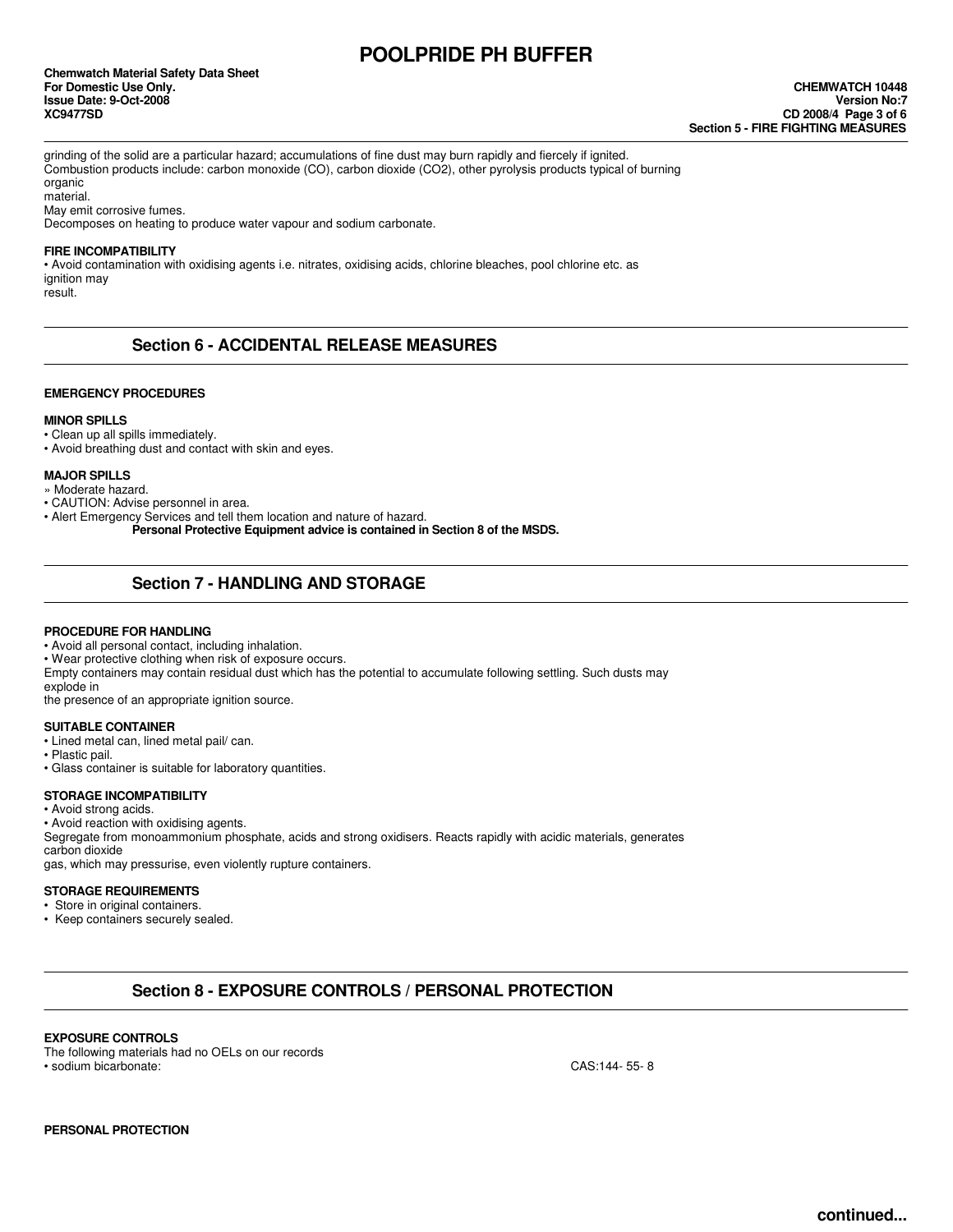**Chemwatch Material Safety Data Sheet Issue Date: 9-Oct-2008**<br>**XC9477SD** 



#### **RESPIRATOR**

**Particulate** 

#### **EYE**

- Safety glasses with side shields.
- Chemical goggles.

#### **HANDS/FEET**

- » Suitability and durability of glove type is dependent on usage. Factors such as:
- frequency and duration of contact,
- chemical resistance of glove material,.
- Experience indicates that the following polymers are suitable as glove materials for protection against undissolved,
- dry solids,
- where abrasive particles are not present. • polychloroprene
- nitrile rubber.

### **OTHER**

- Overalls.
- P.V.C. apron.

#### **ENGINEERING CONTROLS**

• Local exhaust ventilation is required where solids are handled as powders or crystals; even when particulates are relatively

large, a certain proportion will be powdered by mutual friction.

• If in spite of local exhaust an adverse concentration of the substance in air could occur, respiratory protection should be

considered.

### **Section 9 - PHYSICAL AND CHEMICAL PROPERTIES**

#### **APPEARANCE**

White, crystalline odourless powder or granules. Soluble in water. Begins to lose carbon dioxide at about 50 deg.C., and at 100 deg.C it is converted into sodium carbonate. Insoluble in alcohol. Readily decomposed by weak acids. Slowly decomposes in moist

#### **PHYSICAL PROPERTIES**

Solid. Mixes with water.

air.

Melting Range (°C): 70 (decomposes) <br>
Solubility in water (g/L): Miscible (Solubility in water (g/L): Miscible (Solubility in water (g/L): Miscible Solubility in water  $(g/L)$ : Miscible pH (1% solution): 8.4 pH (1% solution): 8.4 <br>
Vapour Pressure (kPa): Not applicable.<br>
Volatile Component (%vol): Nil and the state of the state of the State Vietnament (% vol.): Not applicable Relative Vapour Density (air=1): Not applicable.<br>Lower Explosive Limit (%): Not applicable Autoignition Temp (°C): Not applicable<br>State: Divided solid

Molecular Weight: 84.0 **Molecular Weight: 84.0** Boiling Range (°C): Not applicable.<br>Melting Range (°C): 70 (decomposes) **Alternative Controller Sensity Controller Sensity Authority (water=1): 2.16** Evaporation Rate: Not applicable<br>Flash Point (°C): Not applicable Upper Explosive Limit  $(\%)$ : Not applicable Decomposition Temp  $(\degree C)$ : 270 Viscosity: Not Applicable

### **Section 10 - CHEMICAL STABILITY AND REACTIVITY INFORMATION**

### **CONDITIONS CONTRIBUTING TO INSTABILITY**

• Presence of incompatible materials. Product is considered stable and hazardous polymerisation will not occur. *For incompatible materials - refer to Section 7 - Handling and Storage.*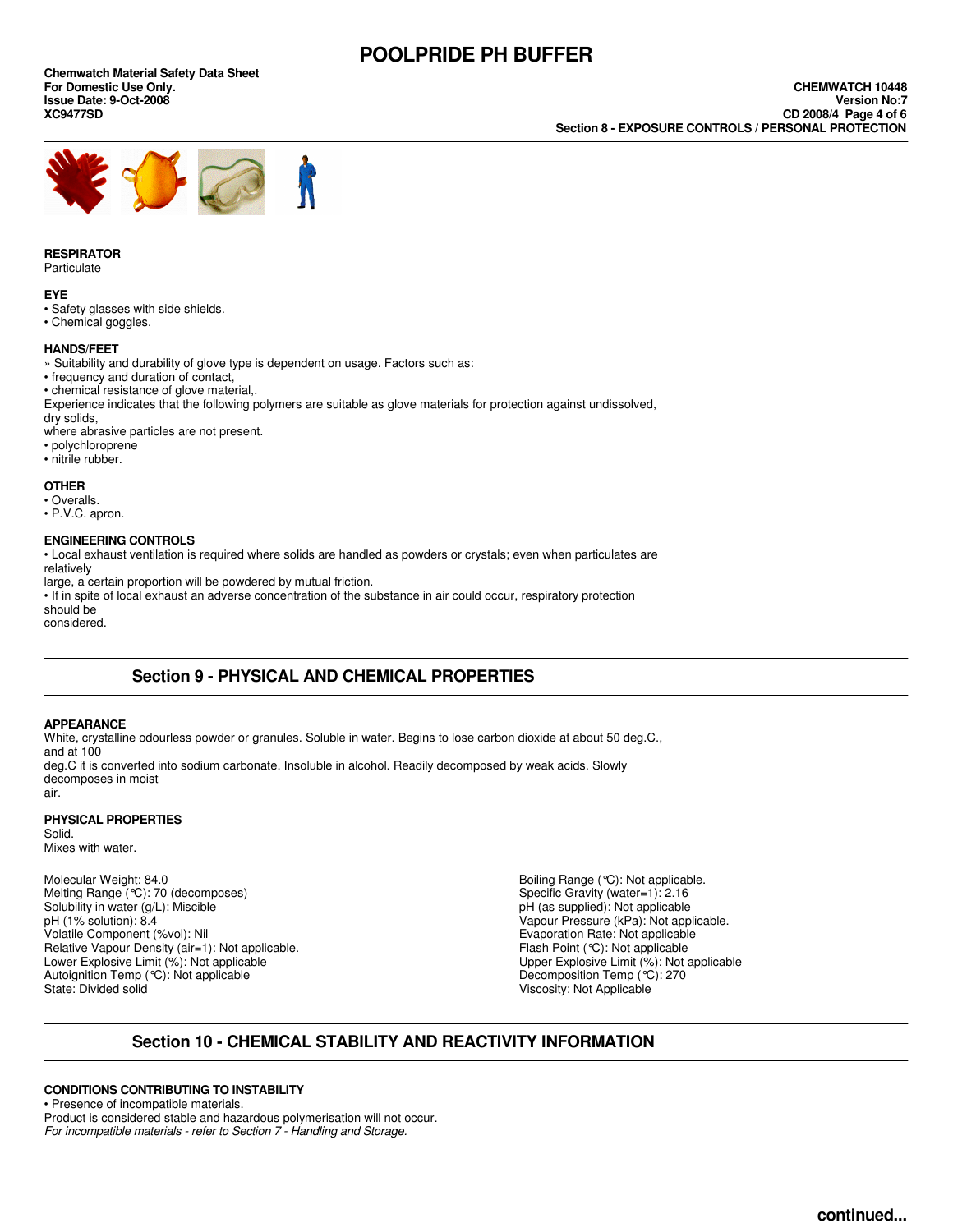### **Section 11 - TOXICOLOGICAL INFORMATION**

# **POTENTIAL HEALTH EFFECTS**

» May produce discomfort of the eyes and skin\*.  $\blacksquare$ » \* (limited evidence).

CHRONIC HEALTH EFFECTS

### **TOXICITY AND IRRITATION**

» The material may cause skin irritation after prolonged or repeated exposure and may produce a contact dermatitis (nonallergic). This form of dermatitis

is often characterised by skin redness (erythema) and swelling epidermis.

### **Section 12 - ECOLOGICAL INFORMATION**

No data

### **Section 13 - DISPOSAL CONSIDERATIONS**

• Recycle where possible

Otherwise ensure that:

• licenced contractors dispose of the product and its container.

### **Section 14 - TRANSPORTATION INFORMATION**

HAZCHEM: None

NOT REGULATED FOR TRANSPORT OF DANGEROUS GOODS: UN, IATA, IMDG

### **Section 15 - REGULATORY INFORMATION**

#### **REGULATIONS**

sodium bicarbonate (CAS: 144-55-8) is found on the following regulatory lists;

CODEX General Standard for Food Additives (GSFA) - Additives Permitted for Use in Food in General, Unless Otherwise

Specified, in Accordance with GMP

IMO Provisional Categorization of Liquid Substances - List 1: Pure or technically pure products

International Council of Chemical Associations (ICCA) - High Production Volume List

New Zealand Inventory of Chemicals (NZIoC)

OECD Representative List of High Production Volume (HPV) Chemicals

Specific advice on controls required for materials used in New Zealand can be found at

http://www.ermanz.govt.nz/search/registers.html

### **Section 16 - OTHER INFORMATION**

NEW ZEALAND POISONS INFORMATION CENTRE

0800 POISON (0800 764 766)

» Classification of the preparation and its individual components has drawn on official and authoritative sources as well as

independent review by the Chemwatch Classification committee using available literature references.

A list of reference resources used to assist the committee may be found at:

www.chemwatch.net/references.

» The (M)SDS is a Hazard Communication tool and should be used to assist in the Risk Assessment. Many factors determine whether

NZ EMERGENCY SERVICES: 111